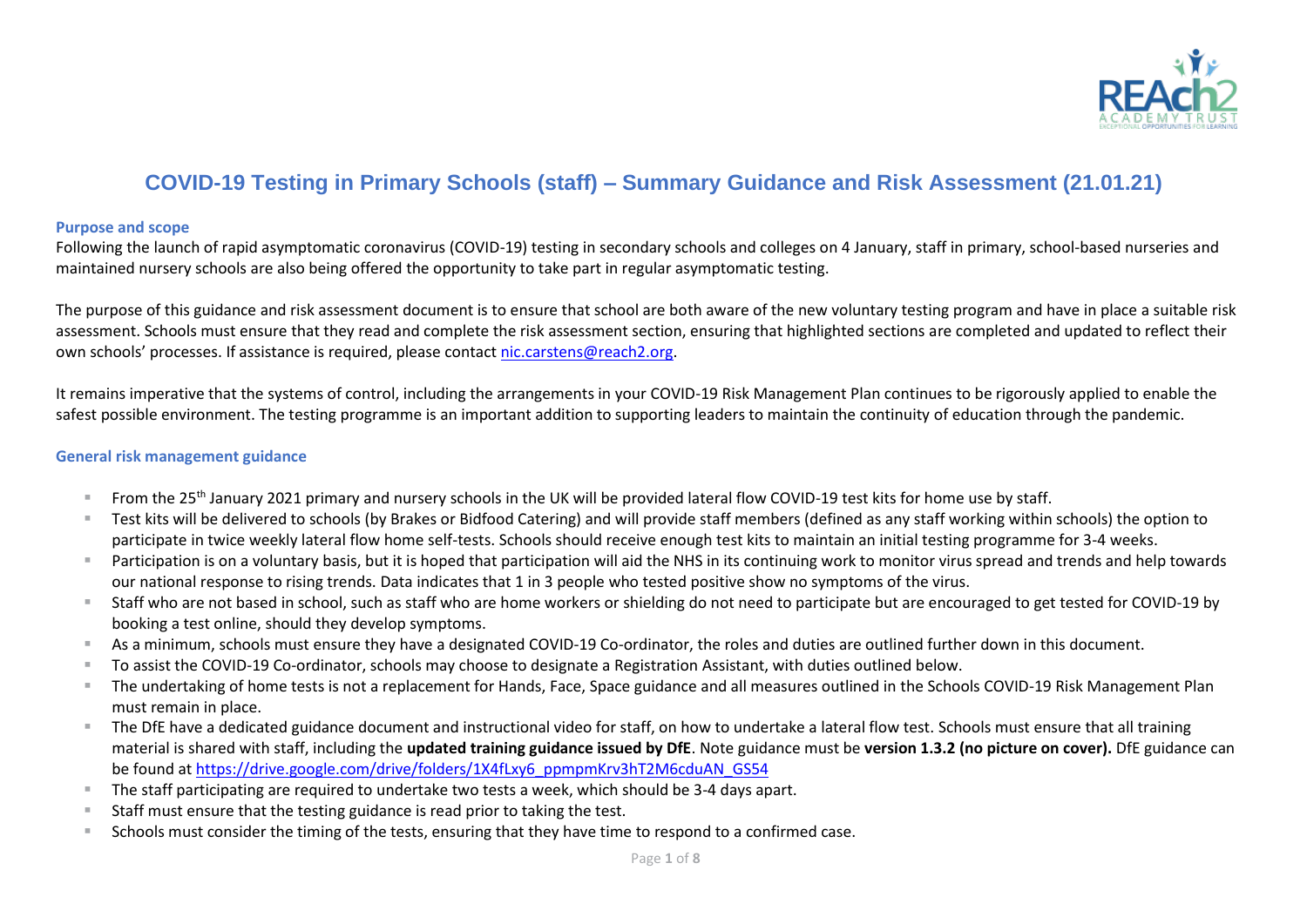- Staff must not eat or drink 30 mins prior to taking the test, as it may invalidate the test result.
- The risk assessment section below outlines key risks associated with the management and running of the tests and must be completed by the school.
- Test kits must not be shared between staff or with others, they are assigned (via test lot numbers) to a named staff member only.
- Where a lateral flow test gives a positive result, staff must book in for an NHS COVID-19 test [\(https://self-referral.test-for](https://self-referral.test-for-coronavirus.service.gov.uk/antigen/essential-worker)[coronavirus.service.gov.uk/antigen/essential-worker\)](https://self-referral.test-for-coronavirus.service.gov.uk/antigen/essential-worker)
- If schools receive media queries they can contact the DfE Health and Social Care Press office for support <https://www.gov.uk/government/organisations/department-of-health-and-social-care/about/media-enquiries>

# **Supporting DfE documents & REAchIn Guidance**

- All guidance documents provided by the DfE can be found via this lin[k https://drive.google.com/drive/folders/1X4fLxy6\\_ppmpmKrv3hT2M6cduAN\\_GS54](https://drive.google.com/drive/folders/1X4fLxy6_ppmpmKrv3hT2M6cduAN_GS54)
- A copy of this Risk Assessment and the Forms Link to share with staff to record test results can be foun[d here.](https://reach2.sharepoint.com/ServiceAreas/HS/Pages/Useful-links.aspx)
- <https://reach2.sharepoint.com/ServiceAreas/HS/Pages/Useful-links.aspx>

#### **Action Checklist**

The checklist below is aimed to support schools with carrying out the main tasks associated with the testing process:

| No.            | <b>Action</b>                                                                                                                                            | <b>Checked</b> |  |  |  |  |  |
|----------------|----------------------------------------------------------------------------------------------------------------------------------------------------------|----------------|--|--|--|--|--|
| 1              | Appoint a named COVID-19 Coordinator and if required, a Registration Assistant. Consideration to be given to cover arrangements in the event of staff    |                |  |  |  |  |  |
|                | absence.                                                                                                                                                 |                |  |  |  |  |  |
| $\overline{2}$ | Identify a suitable location for the storage and handing out of test kits (these may be different), ensuring that social distancing can be maintained    |                |  |  |  |  |  |
|                | during the distribution process                                                                                                                          |                |  |  |  |  |  |
| 3              | Brief staff in relation to the testing programme and school controls as per the risk assessment (ensuring that all information is shared with staff not  |                |  |  |  |  |  |
|                | currently in school for information)                                                                                                                     |                |  |  |  |  |  |
| $\overline{4}$ | Provide and request that staff sign the Test Kit Receipt Form and return to the COVID-19 Co-ordinator.                                                   |                |  |  |  |  |  |
| 5 <sup>1</sup> | Provide staff with, as a minimum, electronic/hard copies of the following documents, ahead of kit distribution:                                          |                |  |  |  |  |  |
|                | Staff letter (adapted with school details)                                                                                                               |                |  |  |  |  |  |
|                | How to guide (Rapid testing of primary and nursery workforce)                                                                                            |                |  |  |  |  |  |
|                | Your step-by-step guide to COVID-19 testing (version 1.3.2)                                                                                              |                |  |  |  |  |  |
|                | How To - Video link                                                                                                                                      |                |  |  |  |  |  |
|                | Detail of how to report test result to school (Schools may wish to use Forms template or DfE template document)                                          |                |  |  |  |  |  |
|                | Further information is available on the DfEs google drive if required                                                                                    |                |  |  |  |  |  |
| 6 <sup>1</sup> | Record all test kit lot numbers within the COVID-19 test kit log upon receipt of delivery (see REAchIn) and staff details on distribution.               |                |  |  |  |  |  |
|                | Maintain a record of test results (reported by staff) and store in a secure location only accessible to authorised school staff (should be more than one |                |  |  |  |  |  |
|                | person to account for staff absences). Schools may use the DfE template Test Result Register Template or Forms template on REAchIn.                      |                |  |  |  |  |  |
| 8              | Where the guidance suggests, report incidents via the appropriate external channels. See Step 7 incident reporting within the DfE How to Guide.          |                |  |  |  |  |  |
| 9              | Ensure that test stocks remain at a level that supports the delivery of the testing programme, re-ordering details to be confirmed.                      |                |  |  |  |  |  |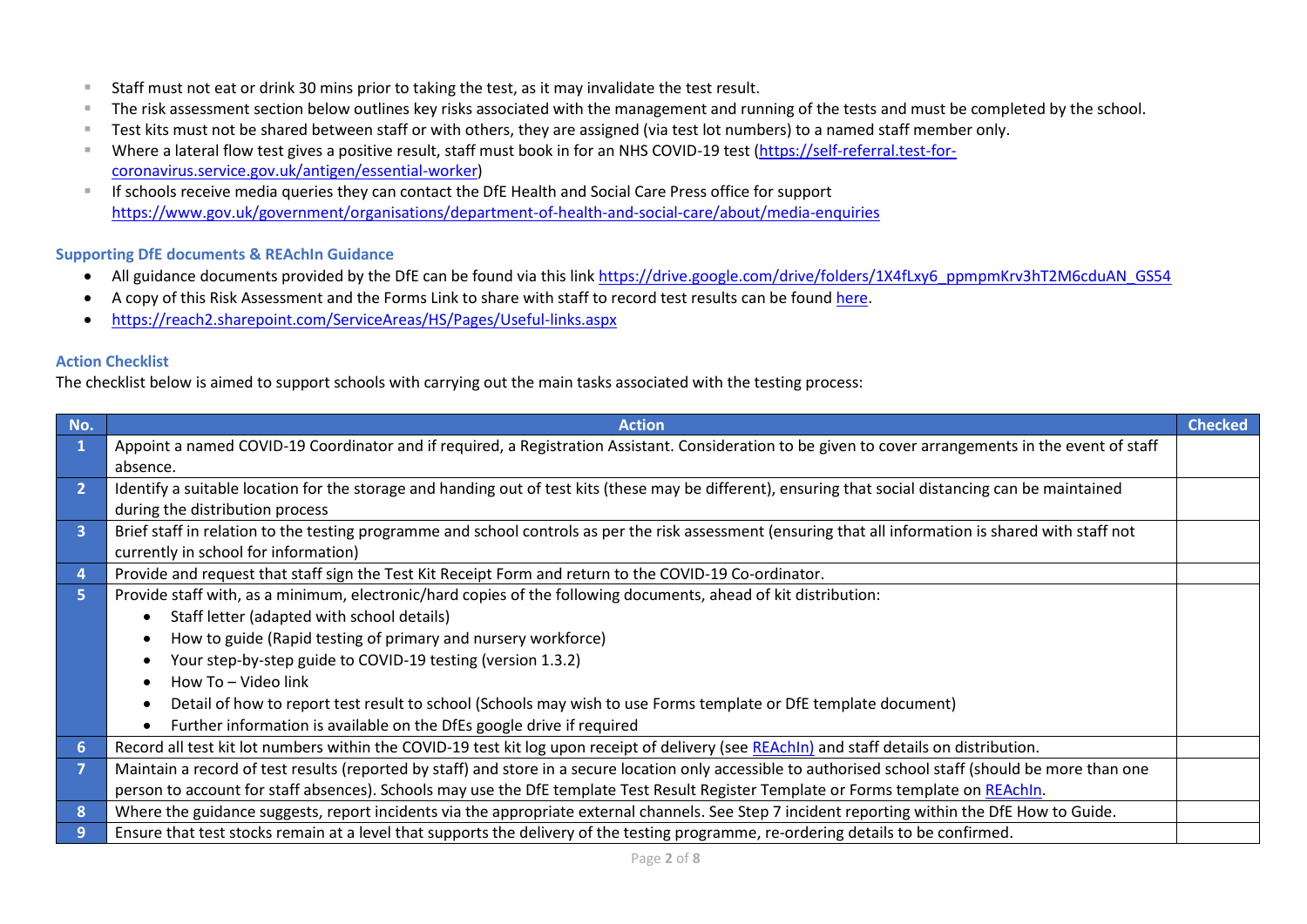# **COVID-19 Coordinator duties**

The duties of the COVID-19 Coordinator will include:

- Engaging with staff and brief them on the testing program, and responsibilities.
- To receive and log lot numbers of incoming test kits via the COVID-19 Staff Test Kit Log
- On issuing kits, record staff details on the Test Kit Log and provide/signpost a copy of the updated guidance 1.3.2
- Hand out to staff, their test kits ensuring safe practice in the delivery process, wearing face coverings at all times
- To monitor the storage and security of the test kits on a regular basis, reporting any security issues to [nic.carstens@reach2.org](mailto:nic.carstens@reach2.org)
- To record any incidents related to the use of test kits, including defects, breakages and incidents via the appropriate external channels
- Where injury is caused to a staff member by any test kit (by use or defect) a record must be made in Parago Staff Incident report.
- To monitor test results coming back into school and report back to the Head Teacher/Senior Leaders as required in order to arrange cover (if this is not already in place)

#### **Registration Assistant Duties**

The Registration Assistant is an optional role to support the duties of the COVID-19 Coordinator. It is recommended that more than one person is trained in the duties of the COVID-19 Coordinator, in the event of illness, injury or self-isolating requirements. Duties of the Registration Assistant may extend and overlap those of the COVID-19 Coordinator.

#### **School Staff Responsibilities**

# **Staff must ensure that when they participate in lateral flow testing that they:**

- Collect their test kits from the designated area at the allocated time
- Use the test kits in line with guidance provided (see handbook/ instructional video)
- Dispose of used test kits using the provided waste bag into your normal household waste
- Report test results in line with the response protocol detailed below.
- Report any incidents that occurs as a result of the use of the test kits, including defects.
- To make the COVID-19 Co-ordinator aware of any requirement for replacement kits.

# **Test results and response protocols**

Following a lateral flow test, staff will be presented with three possible outcomes. The actions to be taken are outlined below.

| Positive | The test indicates (with c.80% accuracy) that the person is positive with COVID-19. Staff must:                                                |  |  |  |  |
|----------|------------------------------------------------------------------------------------------------------------------------------------------------|--|--|--|--|
|          | Not come into school and should start self-isolation as per government guidance                                                                |  |  |  |  |
|          | Book a full PCR test at their nearest testing centre/online https://self-referral.test-for-coronavirus.service.gov.uk/antigen/essential-worker |  |  |  |  |
|          | Inform the school COVID-19 Co-ordinator of the positive test result as per the school chose method.                                            |  |  |  |  |
|          | Register test results as per the guidance                                                                                                      |  |  |  |  |
| Negative | The test indicates a negative result, staff should:                                                                                            |  |  |  |  |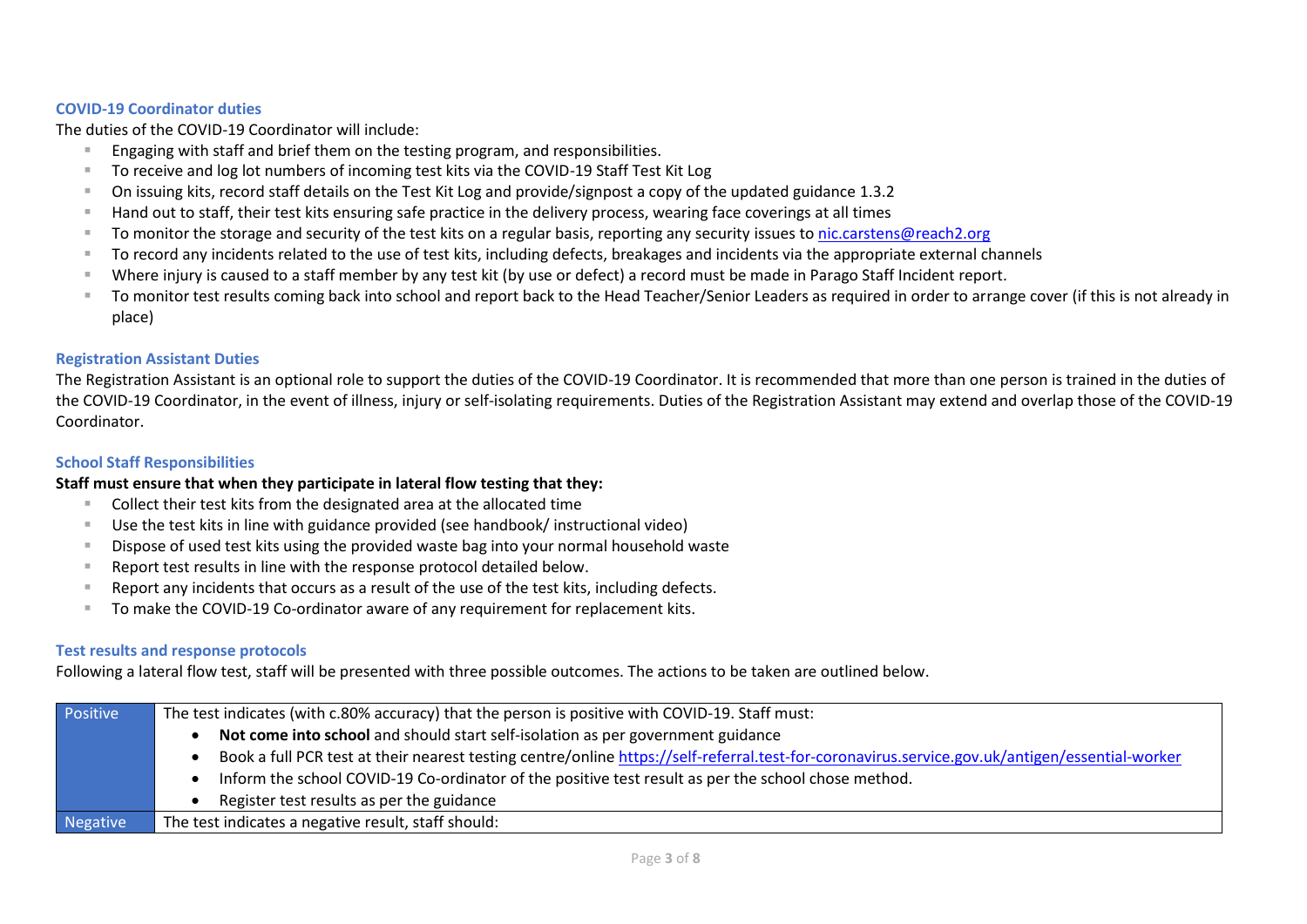|             | Staff should continue with their normal working arrangements.                                                                                                                                                        |
|-------------|----------------------------------------------------------------------------------------------------------------------------------------------------------------------------------------------------------------------|
|             | Report the negative test outcome to the COVID-19 Coordinator.                                                                                                                                                        |
|             | Continue with the twice weekly self-testing programme                                                                                                                                                                |
| Void        | If the test returns a void result, the staff member must:                                                                                                                                                            |
|             | Undertake a further test, on the basis this is successful follow the above guidance.                                                                                                                                 |
| Void / Void | If the second test yields a further void, the staff member should book a full PCR test at their nearest testing centre/online https://self-<br>referral.test-for-coronavirus.service.gov.uk/antigen/essential-worker |
|             | Inform the school COVID-19 Co-ordinator of the double void test results via the school proffered reporting method.                                                                                                   |
|             | Register you test result as per the guidance                                                                                                                                                                         |
|             | As per the guidance staff must start self-isolating until the result of the PCR test are known.                                                                                                                      |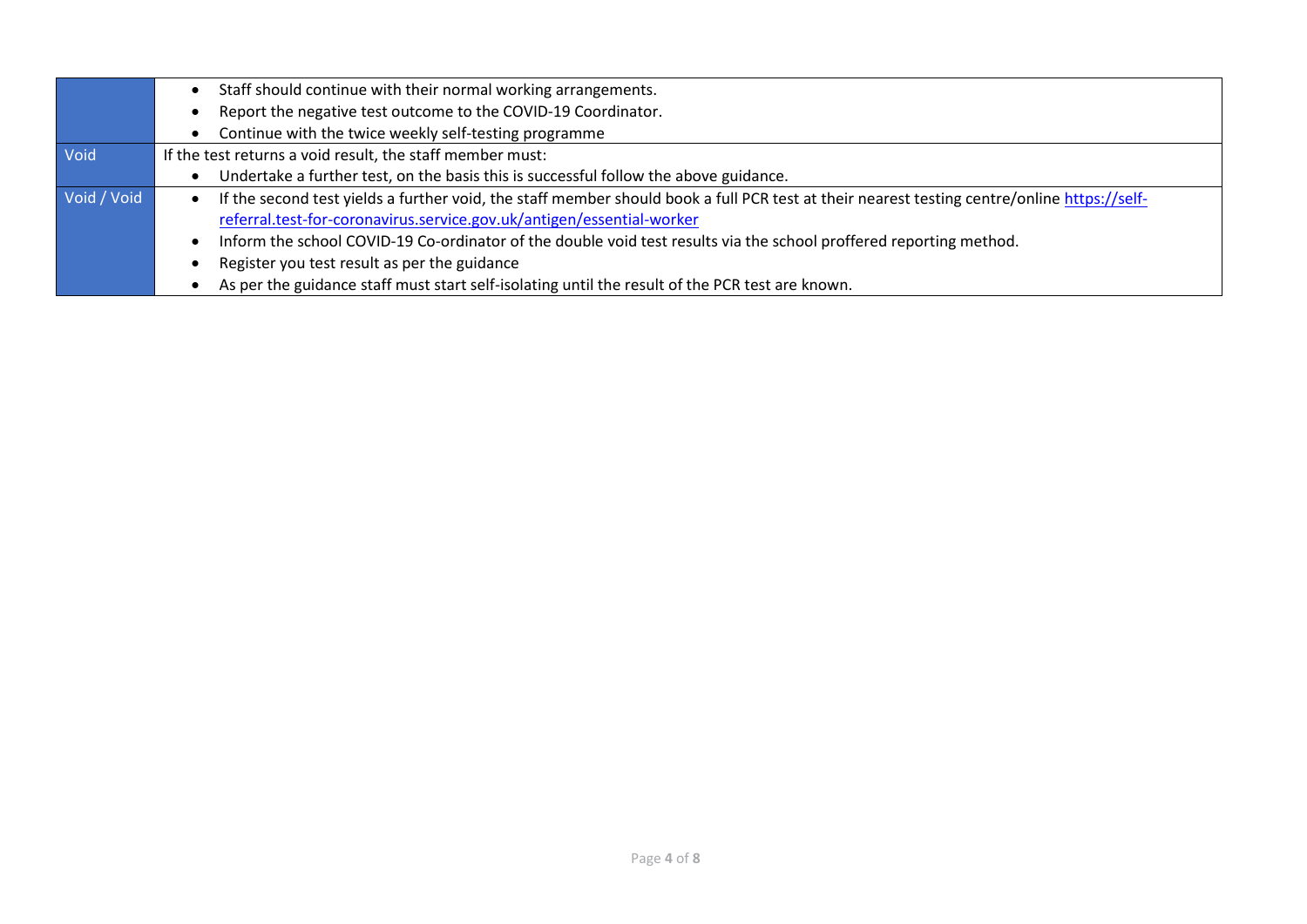| COVID-19 Risk Assessment - Rapid Asymptomatic Covid-19 testing for schools |                                                                                                                                       |  |  |  |  |
|----------------------------------------------------------------------------|---------------------------------------------------------------------------------------------------------------------------------------|--|--|--|--|
| Site / school name:                                                        |                                                                                                                                       |  |  |  |  |
|                                                                            | All Staff (this includes all staff who are school based including volunteers, trainee teachers etc),<br>COVID-19 Coordinator          |  |  |  |  |
| Name(s) of person(s) covered by this assessment:                           | <b>Registration Assistant</b><br>Cleaner<br>٠<br>This excludes any staff who are home based, or staff not based in schools            |  |  |  |  |
| Tasks and activities covered by this risk assessment:                      | Providing and managing asymptomatic home-based testing staff in schools from 25 <sup>th</sup> January 2021 onwards                    |  |  |  |  |
| <b>Equipment and materials used:</b>                                       | Home - testing kits and materials provided (lateral flow testing units)<br>PPE to include face coverings<br><b>Cleaning materials</b> |  |  |  |  |
| Location(s) covered by this risk assessment:                               | Identified storage area and collection points                                                                                         |  |  |  |  |
| Name of person completing this risk assessment:                            | Date of completion:                                                                                                                   |  |  |  |  |
| <b>Risk assessment approved by:</b>                                        | Date of approval:                                                                                                                     |  |  |  |  |

| Review Date | <b>Updates/changes made</b> | <b>Updated by</b> |
|-------------|-----------------------------|-------------------|
|             |                             |                   |
|             |                             |                   |
|             |                             |                   |
|             |                             |                   |
|             |                             |                   |
|             |                             |                   |
|             |                             |                   |
|             |                             |                   |
|             |                             |                   |
|             |                             |                   |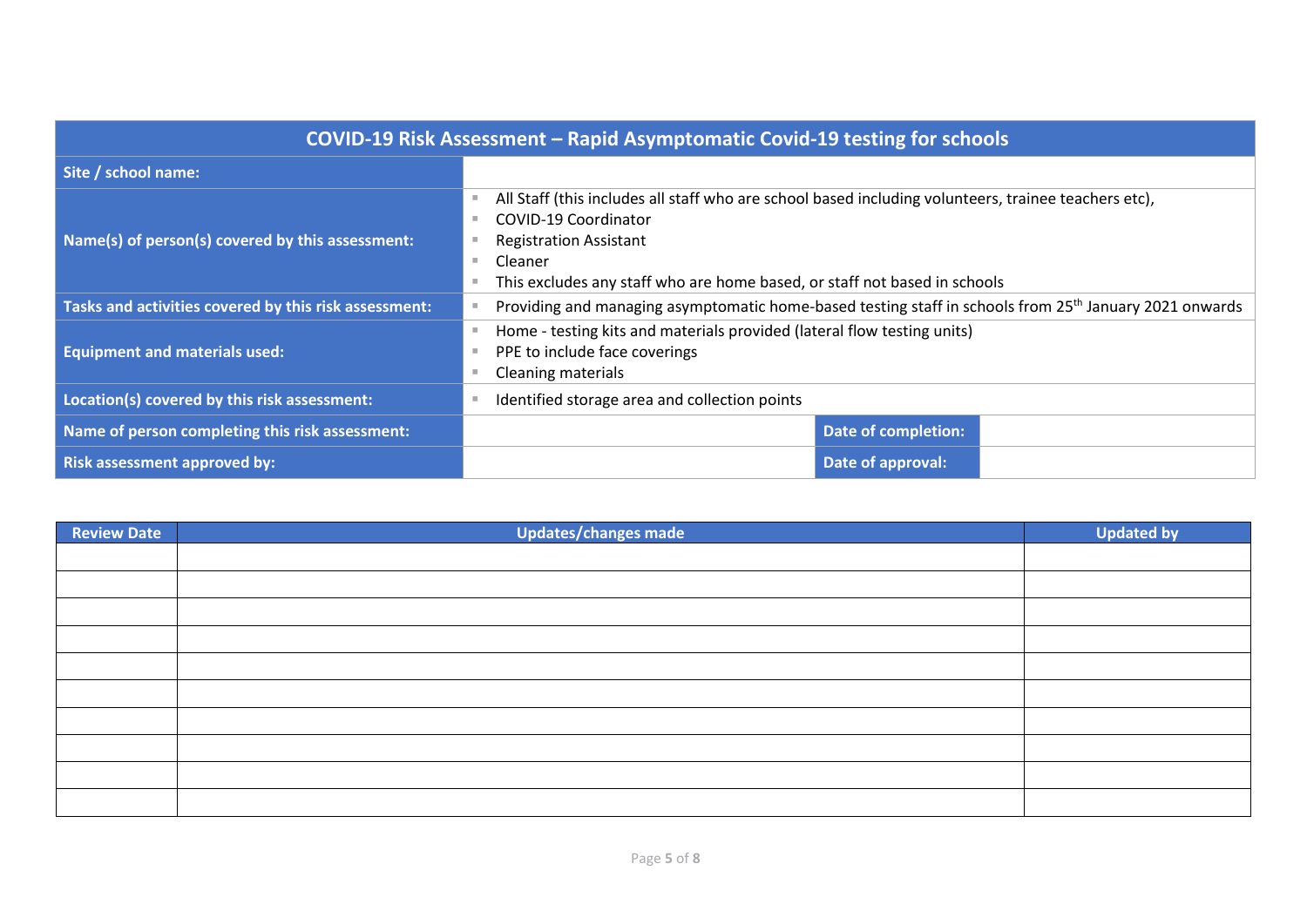| <b>Risk assessment</b>       |                                                                                                                                                                                        |
|------------------------------|----------------------------------------------------------------------------------------------------------------------------------------------------------------------------------------|
| What are the hazards?        | Potential for spread of COVID-19 between persons at school showing no symptoms of COVID-19.                                                                                            |
| Who might be harmed and how? | Staff, pupils, contractors, and visitors may catch COVID-19 via direct or indirect contact with carriers whilst<br>on site.<br>Potential for spread to other family members / persons. |

**Note:** We have specifically removed any rating or scoring from this risk assessment. We do not feel this adds any significant benefit to this untypical situation. You may wish to prioritise any actions, but the basis of the approach to mitigating the risks from coronavirus is such that all measures should be carried out alongside each other rather than in sequence. The planning and assessment you undertake will form the basis of an overall plan to manage the risks specific to your setting and that is the most important aspect of this process.

# **Risk Assessment Log**

| <b>Risk</b>                                                                                                                                                  | <b>School Management Controls</b>                                                                                                                                                                                                                                                                                                                                                                                                                                                                                                                      | <b>Additional actions</b> | Who will<br>do this? | By when? | <b>Completed</b><br><b>on</b> |
|--------------------------------------------------------------------------------------------------------------------------------------------------------------|--------------------------------------------------------------------------------------------------------------------------------------------------------------------------------------------------------------------------------------------------------------------------------------------------------------------------------------------------------------------------------------------------------------------------------------------------------------------------------------------------------------------------------------------------------|---------------------------|----------------------|----------|-------------------------------|
| Delivery and logging of<br>test kit data                                                                                                                     | The school will on receipt of test kits, ensure that the<br>lot numbers are record via the COVID-19 Staff Test Kit<br>Log.<br>If missing or defaced the school will contact DfE<br>helpline to arrange a re-order and will report the<br>incident to MHRA (link).                                                                                                                                                                                                                                                                                      |                           |                      |          |                               |
| Management of testing<br>activities. There is a risk<br>of tests not being<br>recorded, assigned and<br>stored in accordance<br>with government<br>guidance. | The school will identify a dedicated and named COVID-<br>19 Co-ordinator add name/s here and Registration<br>Assistant (delete as appropriate). The Co-ordinator will<br>be briefed and have agreed their responsibilities as per<br>the DfE guidance document.<br>Kits will be stored in <b>add location here - consider</b><br>where tests kits will be stored, ensuring it is safe,<br>secure from access and not in allocation likely to<br><b>impact on social distancing arrangements. The</b><br>ambient temperature should be 15-30 °C for the |                           |                      |          |                               |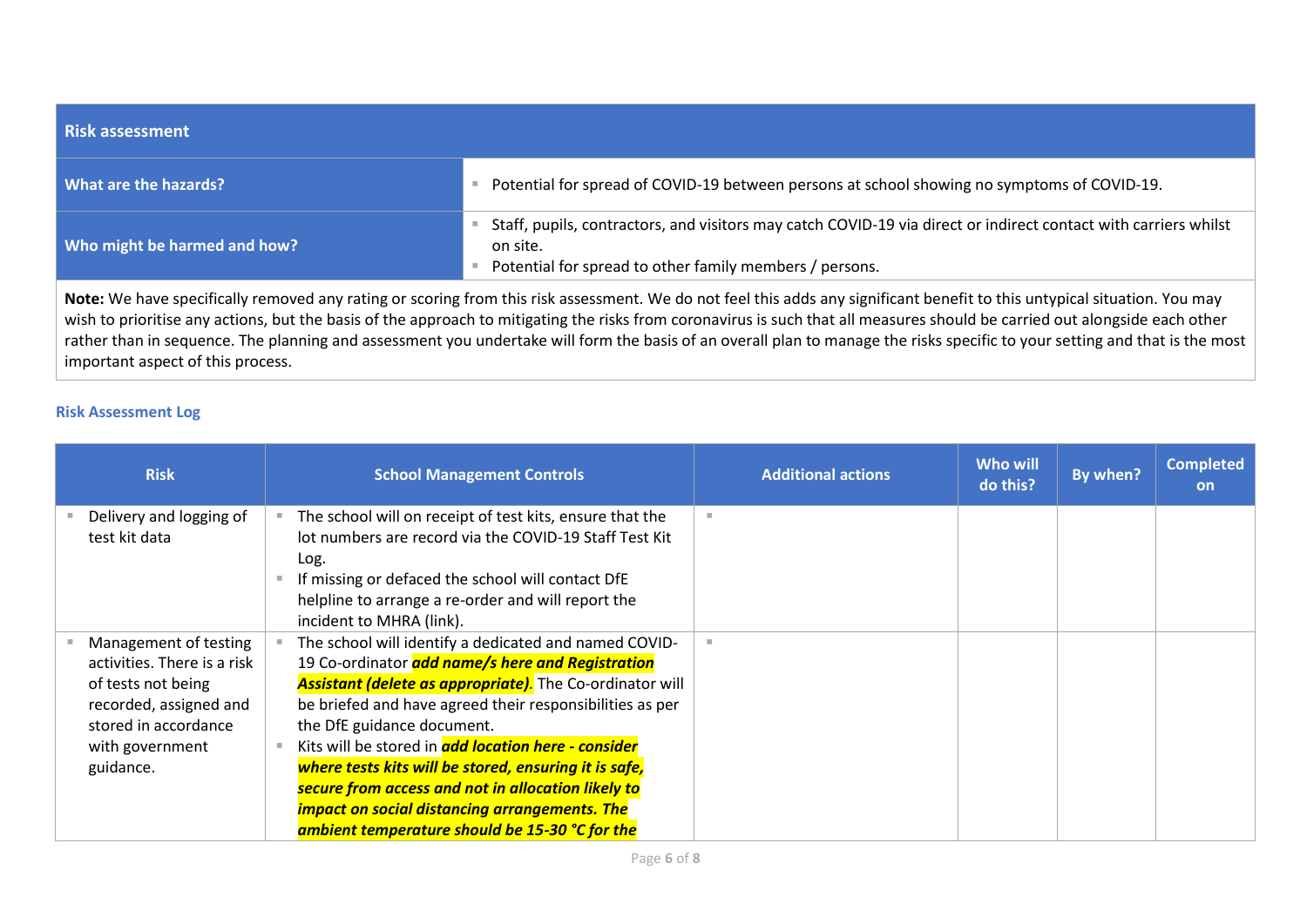| <b>Risk</b>                                                                                                                             | <b>School Management Controls</b>                                                                                                                                                                                                                                                                                                                                                                                                                                                                                                                                                                                                                                                                                                                                              | <b>Additional actions</b> | <b>Who will</b><br>do this? | By when? | <b>Completed</b><br>on |
|-----------------------------------------------------------------------------------------------------------------------------------------|--------------------------------------------------------------------------------------------------------------------------------------------------------------------------------------------------------------------------------------------------------------------------------------------------------------------------------------------------------------------------------------------------------------------------------------------------------------------------------------------------------------------------------------------------------------------------------------------------------------------------------------------------------------------------------------------------------------------------------------------------------------------------------|---------------------------|-----------------------------|----------|------------------------|
|                                                                                                                                         | lateral flow devices to operate and 2-30 °C for storing<br>them.                                                                                                                                                                                                                                                                                                                                                                                                                                                                                                                                                                                                                                                                                                               |                           |                             |          |                        |
| COVID-19 Co-ordinator<br>activities going<br>unmanaged, not<br>appropriately assigned<br>or tests not recorded<br>against staff member. | Template COVID-19 record forms are used to ensure<br>$\mathbb{R}^n$<br>that all information is captured which include clear<br>instructions for completion.<br>All COVID-19 Co-ordinators/staff involved in kit<br>distribution will be provided with suitable PPE, to<br>include as a minimum a face mask or face shield.<br>All persons involved in the handing out of COVID-19<br>test kits must ensure that suitable arrangements are in<br>place to maintain social distancing when queuing or<br>handing out kits.<br>Suitable arrangements will be in place to cover the<br>duties of the COVID-19 Co-ordinator, in the event of<br>sickness or other absence.<br>All staff will be asked to sign the Test Receipt<br>Acknowledgment Form at the point of distribution. | $\mathbb{R}^n$            |                             |          |                        |
| Staff lateral flow pick up<br>arrangements creating<br>an impact on social<br>distancing.                                               | The school have identified <b>add location</b> for the<br>collection of test kits and have introduced phased pick<br>up to minimise social distancing impact.                                                                                                                                                                                                                                                                                                                                                                                                                                                                                                                                                                                                                  | $\mathbb{R}^d$            |                             |          |                        |
| Low levels of<br>engagement in testing<br>program.                                                                                      | The school will engage with all staff and encourage the<br>home testing programme.<br>The school will provide guidance on home testing.<br>The school will continue to instruct the use of face<br>coverings and follow DfE guidance on bubble closures,<br>social distancing and minimise cross bubble working.<br>Staff who are home based (those staff members who<br>are not expected to be in school at any time) will be<br>excluded from the home testing programme but will be<br>provided information on the government's<br>arrangement for COVID-19 testing and other relevant<br>guidance as required.                                                                                                                                                             | $\mathbb{R}^2$            |                             |          |                        |